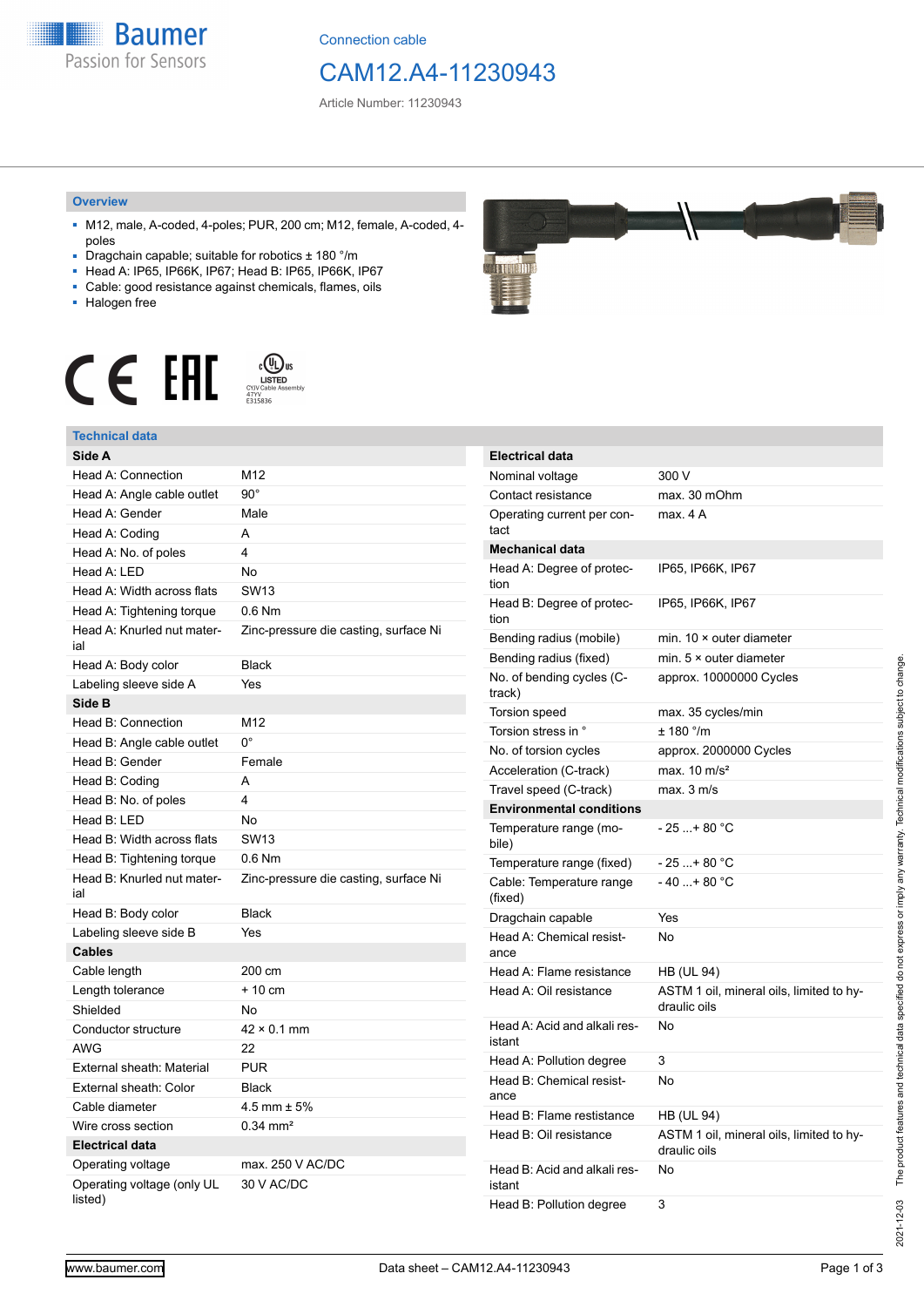

Connection cable

## CAM12.A4-11230943

Article Number: 11230943

#### **Technical data**

**Technical drawing**

**Side A**

#### **Environmental conditions**

Cable: Chemical resistance Good (DIN EN 60811-404)

Cable: Flame resistance Conform UL 1581 §1090 (H); CSA FT2; IEC 60332-2-2

#### **Environmental conditions**

Cable: Silicone-free Yes

Cable: Oil resistance Good (DIN EN 60811-404)

#### **Side B**

**Coding**

#### **Technical drawing**

# $32$  $M12x1$  $\emptyset$  15 39  $\sqrt[3]{13}$



#### **Coding**